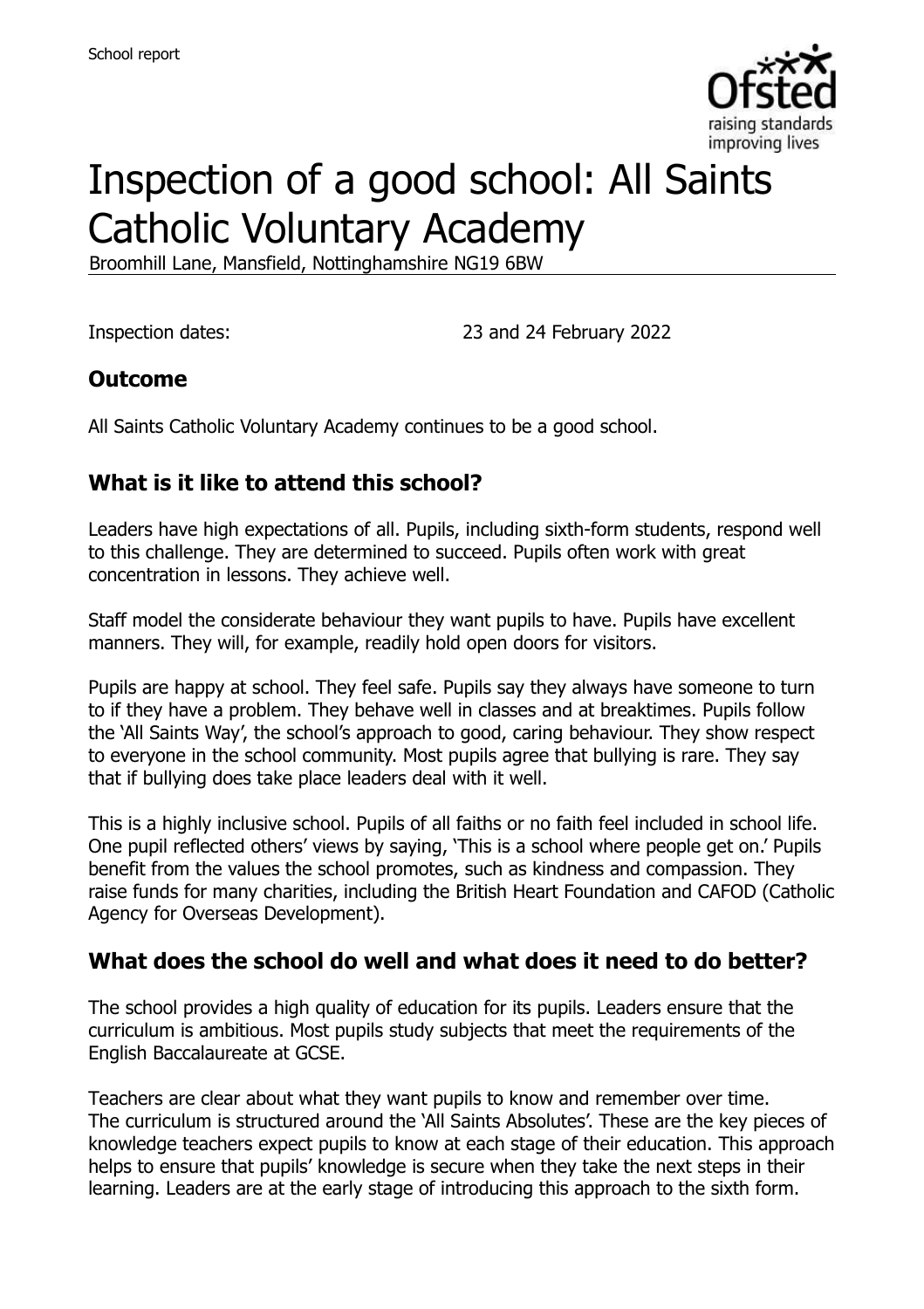

Teachers check pupils' knowledge regularly, including through questioning and quizzes, to see whether pupils can remember what they should have learned. Their strong subject knowledge supports the curriculum well. Teachers use their skills effectively to explain topics and help pupils when they have misunderstood a point.

Pupils have many opportunities to think about social, moral, spiritual, and cultural issues as they learn. During a Year 10 English lesson, for example, pupils explored the complex moral issues raised by the death penalty. This aspect of the curriculum is of a high quality.

Parents and carers and pupils are positive about the school's provision for remote education during the pandemic. Pupils currently affected by COVID-19 join in with their classes online.

Teachers often help pupils structure their writing. However, there are too few opportunities for pupils to write independently and at length. Pupils' spelling and punctuation vary across subjects. Sixth-form students produce written work of a high standard. In history, for instance, students write high-quality essays. Sixth-form students confidently use academic conventions, such as footnotes and bibliographies.

A small number of pupils struggle with reading. Leaders have an effective programme to help these pupils become fluent readers. Following the most recent national lockdown, leaders are providing some pupils with extra help with their reading or mathematics. This support is allowing pupils to catch up with their peers.

Pupils achieve well. Procedures to identify pupils with special educational needs and/or disabilities (SEND) are effective. Teachers adapt their approach to ensure that pupils with SEND learn well. A small number of parents of children with SEND do not think that their children get as much help as they need.

Leaders offer a wide range of opportunities for pupils to develop their interests, including team sports. Pupils can also take part in many other activities, ranging from virtual stock market club to swing band. Leaders make sure that pupils have opportunities to develop their leadership skills. Pupils' options include the Duke of Edinburgh's Award scheme, peer mentoring, and becoming house captains.

The school's careers education programme includes work experience placements in Year 10 and in the sixth form. Some pupils would like more time to learn about their career opportunities.

Leaders do not allow pupils to disrupt the learning of others. They deal swiftly with any instances of poor behaviour.

Leaders and governors make decisions about the curriculum based on pupils' best interests. Senior leaders communicate well with staff. They ensure that staff's workload is carefully managed. During the pandemic, staff's well-being has continued to be a priority for leaders and governors.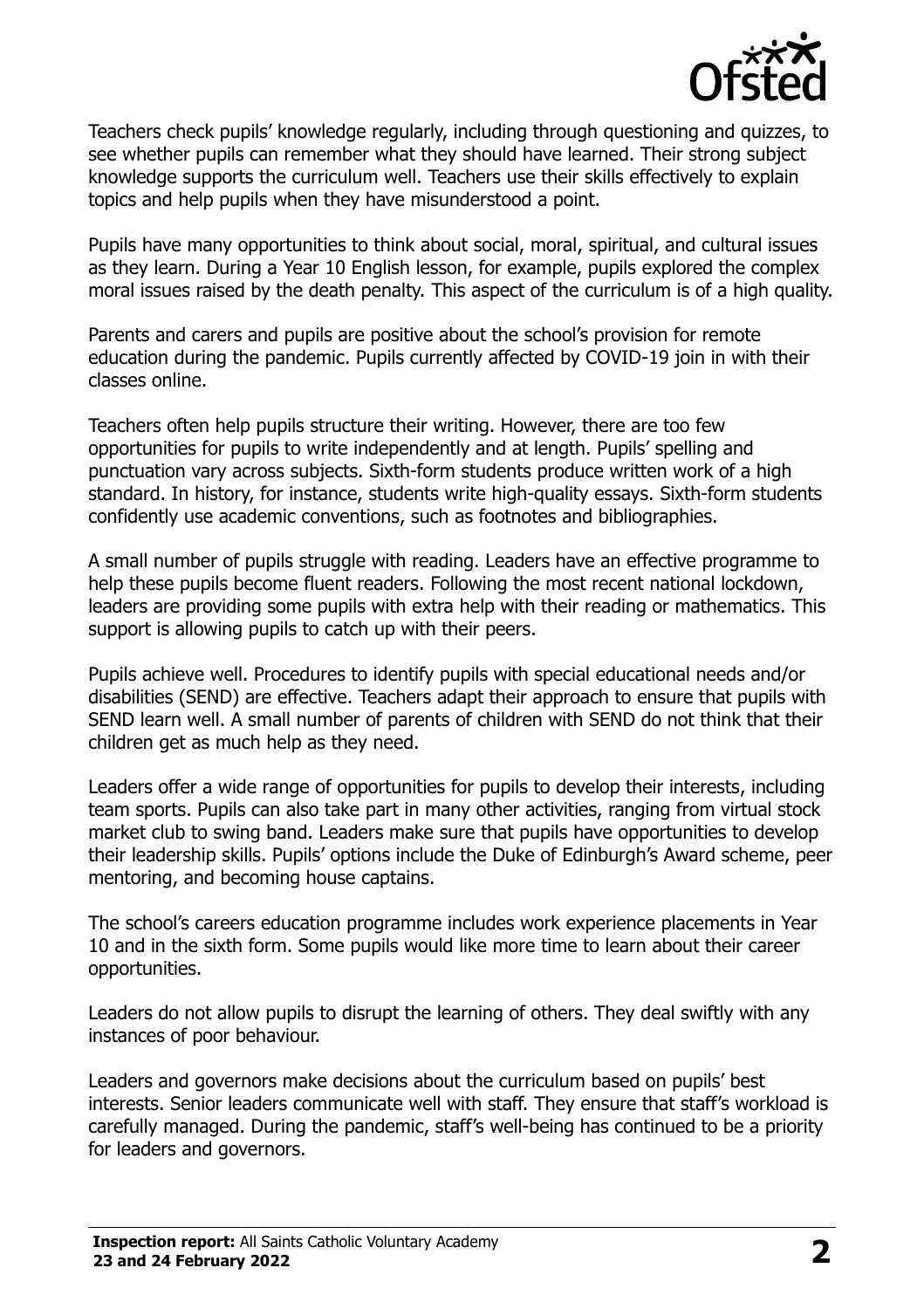

# **Safeguarding**

The arrangements for safeguarding are effective.

Staff work together as a team to ensure pupils are safe. Staff know the signs that a pupil might be at risk of abuse or neglect.

Leaders work well with other agencies to find pupils help when they need it. The school's onsite John Paul centre supports pupils well.

Leaders manage staff recruitment safely. They make all the necessary checks to ensure that only suitable people work with children.

Pupils learn how to keep themselves safe. They understand the risks young people face. These include risks from their peers, and knife crime.

# **What does the school need to do to improve?**

### **(Information for the school and appropriate authority)**

■ Pupils in key stages 3 and 4 do not have enough opportunities to write independently. They do not develop the skills or knowledge they need to produce extended pieces of writing without teachers' support. Pupils' written work is not consistently technically accurate. Leaders should ensure that pupils in key stages 3 and 4 have sufficient opportunities to practise their writing knowledge and skills independently. They should ensure that these pupils are supported to write with accurate spelling and punctuation across all subjects.

#### **Background**

When we have judged a school to be good, we will then normally go into the school about once every four years to confirm that the school remains good. This is called a section 8 inspection of a good or outstanding school, because it is carried out under section 8 of the Education Act 2005. We do not give graded judgements on a section 8 inspection. However, if we find evidence that a school would now receive a higher or lower grade, then the next inspection will be a section 5 inspection. Usually this is within one to two years of the date of the section 8 inspection. If we have serious concerns about safeguarding, behaviour or the quality of education, we will deem the section 8 inspection as a section 5 inspection immediately.

This is the second section 8 inspection since we judged the predecessor school, All Saints RC Comprehensive School, to be good in March 2012.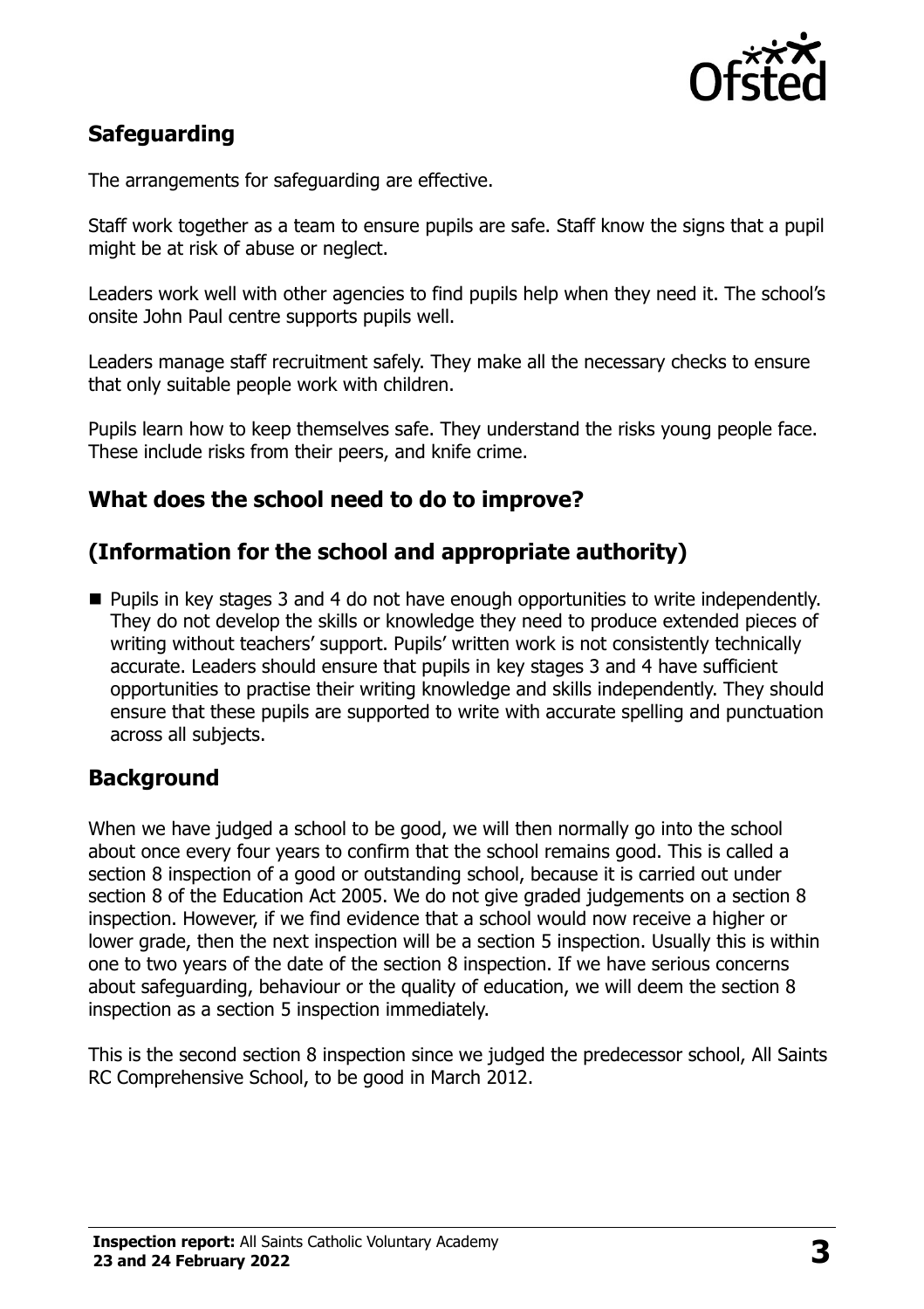

#### **How can I feed back my views?**

You can use [Ofsted Parent View](https://parentview.ofsted.gov.uk/) to give Ofsted your opinion on your child's school, or to find out what other parents and carers think. We use information from Ofsted Parent View when deciding which schools to inspect, when to inspect them and as part of their inspection.

The Department for Education has further [guidance](http://www.gov.uk/complain-about-school) on how to complain about a school.

If you are the school and you are not happy with the inspection or the report, you can [complain to Ofsted.](https://www.gov.uk/complain-ofsted-report)

#### **Further information**

You can search for [published performance information](http://www.compare-school-performance.service.gov.uk/) about the school.

In the report, '[disadvantaged pupils](http://www.gov.uk/guidance/pupil-premium-information-for-schools-and-alternative-provision-settings)' refers to those pupils who attract government pupil premium funding: pupils claiming free school meals at any point in the last six years and pupils in care or who left care through adoption or another formal route.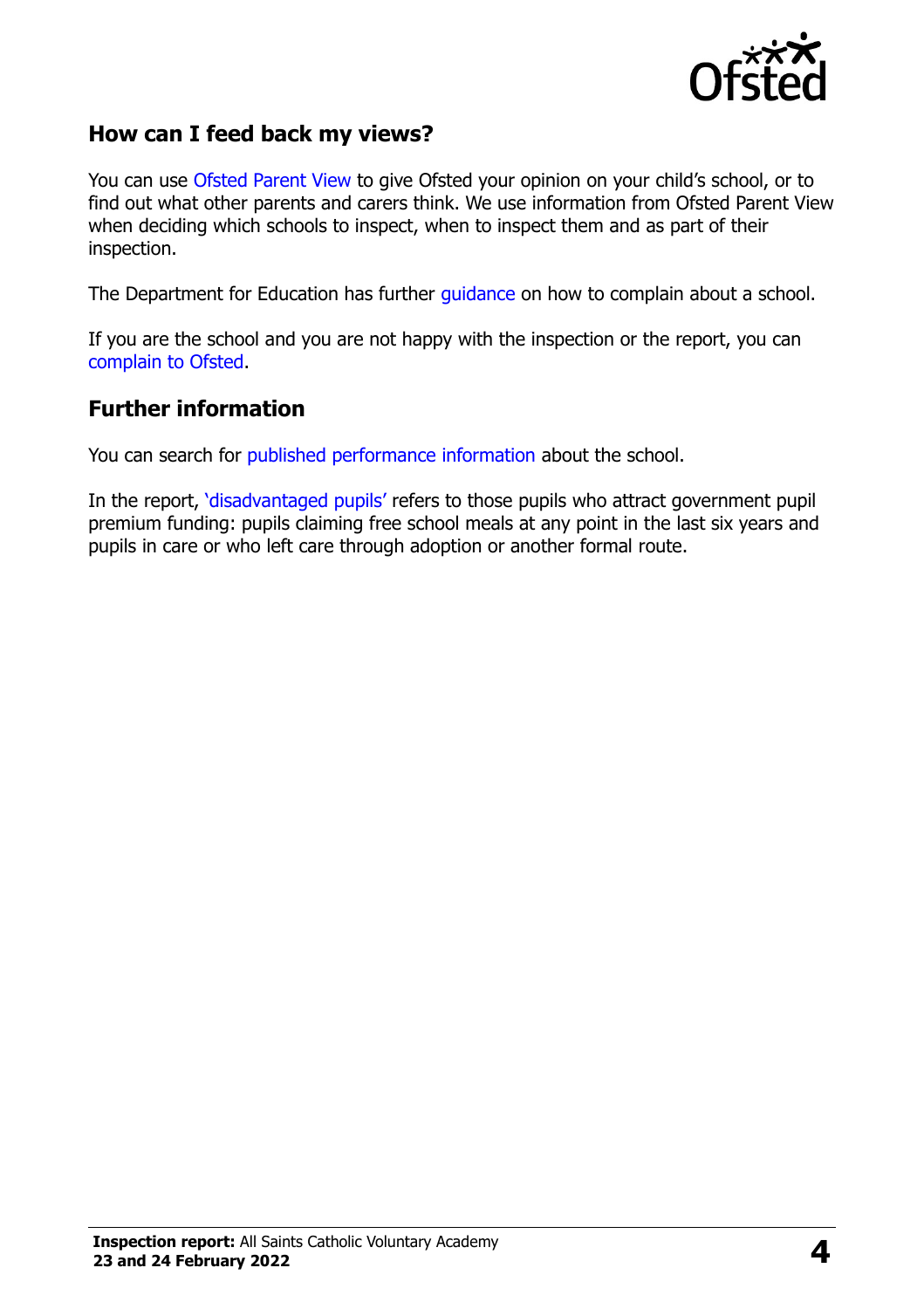

## **School details**

| Unique reference number                            | 140698                                                               |
|----------------------------------------------------|----------------------------------------------------------------------|
| <b>Local authority</b>                             | Nottinghamshire County Council                                       |
| <b>Inspection number</b>                           | 10212514                                                             |
| <b>Type of school</b>                              | Secondary comprehensive                                              |
| <b>School category</b>                             | Academy converter                                                    |
| Age range of pupils                                | 11 to 18                                                             |
| <b>Gender of pupils</b>                            | Mixed                                                                |
| <b>Gender of pupils in sixth-form</b><br>provision | Mixed                                                                |
| Number of pupils on the school roll                | 1,115                                                                |
| Of which, number on roll in the sixth<br>form      | 156                                                                  |
| <b>Appropriate authority</b>                       | Board of trustees                                                    |
| <b>Chair of trust</b>                              | Nigel Stevenson                                                      |
| <b>Headteacher</b>                                 | Carlo Cuomo                                                          |
| <b>Website</b>                                     | www.allsaints.notts.sch.uk                                           |
| Date of previous inspection                        | 17 January 2017, under section 8 of the<br><b>Education Act 2005</b> |

# **Information about this school**

- All Saints Catholic Voluntary Academy is part of Our Lady of Lourdes Catholic Multi-Academy Trust.
- The school is a Roman Catholic secondary school. The Diocese of Nottingham last inspected the school under section 48 on 21 January 2020.
- A small number of pupils attend alternative provision with three registered providers.

# **Information about this inspection**

- This was the first routine inspection the school received since the COVID-19 pandemic began. Inspectors discussed the impact of the pandemic with school leaders and have taken that into account in their evaluation of the school.
- Inspectors met with the headteacher and other school leaders. The lead inspector met with three representatives of the governing body and a director of the multi-academy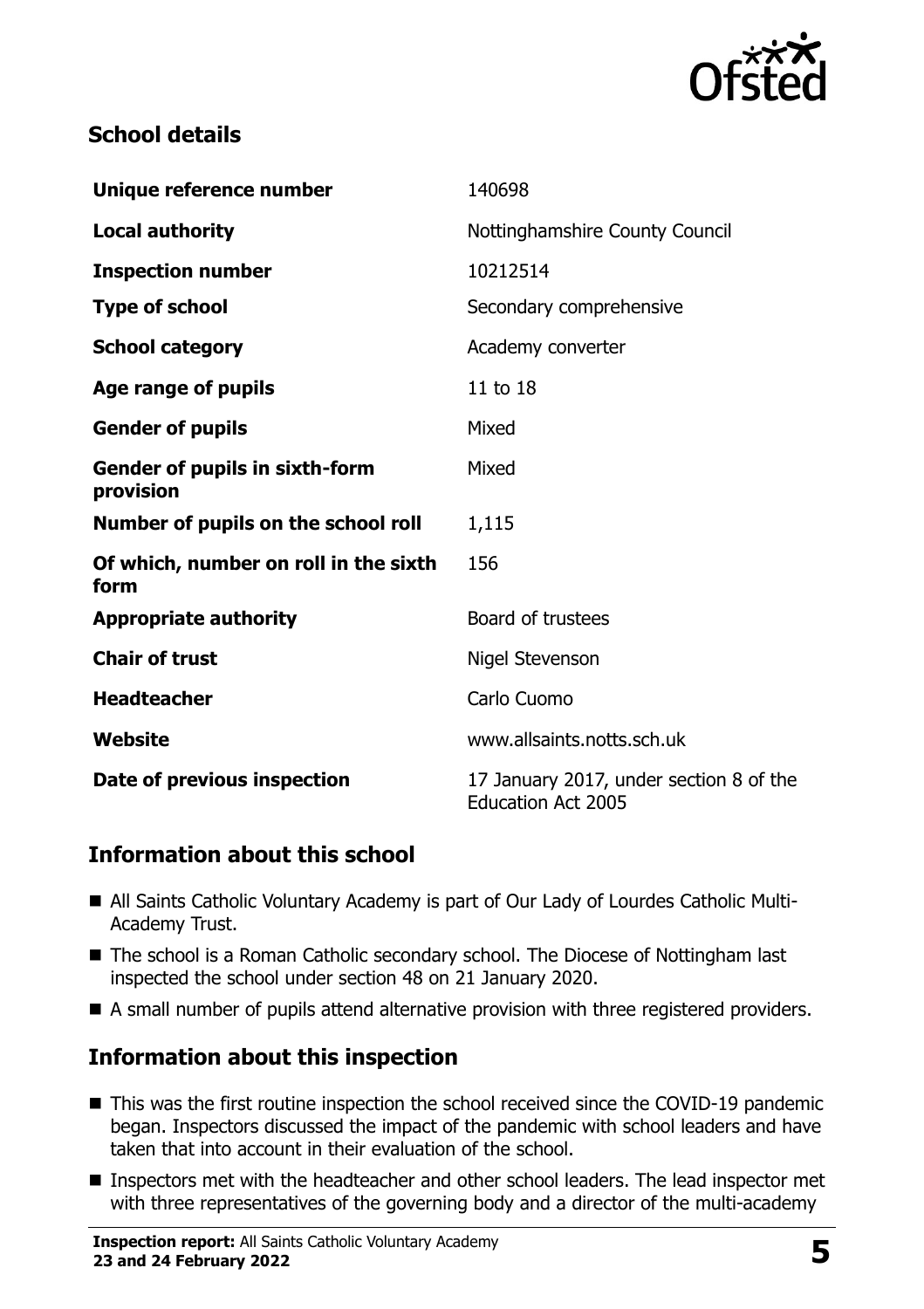

trust. She also held a discussion with the chief executive officer and another trust officer.

- Inspectors examined the school's arrangements for safeguarding by meeting with the designated lead for safeguarding. They also scrutinised policies, procedures and record-keeping and reviewed the checks made on staff when they are recruited.
- **Inspectors carried out deep dives in: English, mathematics, history and business.** During each deep dive, inspectors met with subject leaders, looked at curriculum plans, visited a sample of lessons, read a range of pupils' work and held discussions with teachers and pupils. An inspector also visited lessons in other subjects to understand how well pupils were learning across the school.
- **Inspectors spoke informally to pupils around the school site and held meetings with** pupils. They also considered pupils' responses to Ofsted's online questionnaire for pupils.
- An inspector met with support staff to understand their views of the school. They also considered staff's responses to Ofsted's online questionnaire for staff.
- Inspectors reviewed a range of school documents, including policies and behaviour management records.
- Inspectors considered the responses to Ofsted Parent View, the online inspection questionnaire, including parents' free-text comments.

#### **Inspection team**

Ellenor Beighton, lead inspector Ofsted Inspector

Adrian Rollins **Adrian Rolling Adrian Rolling C COLLECTE COLLECTE COLLECTE COLLECTE COLLECTE COLLECTE**